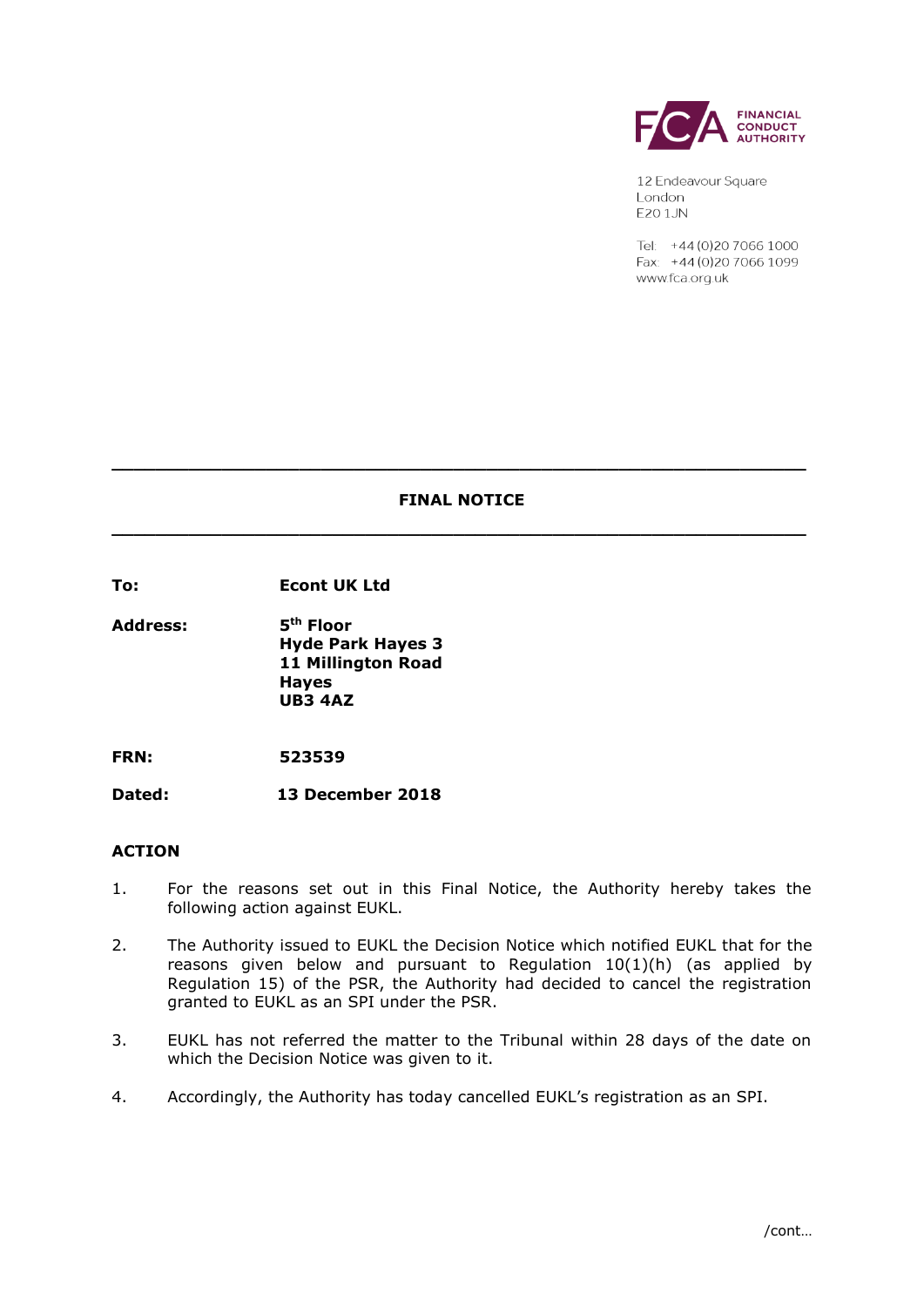## **DEFINITIONS**

5. The definitions below are used in this Final Notice:

"the Act" means the Financial Services and Markets Act 2000;

"the Authority" means the Financial Conduct Authority;

"the Decision Notice" means the Decision Notice issued by the Authority to EUKL dated 27 September 2018;

"EUKL" means Econt UK Ltd (which was registered by the Authority on 13 April 2011 as an SPI);

"the Overdue Balance" means the amount owed by EUKL to the Authority comprising an invoice dated 26 July 2017 for £545 for regulatory fees and levies for the period 1 April 2017 to 31 March 2018, which was due for payment by 25 August 2017;

"the PSR" means the Payment Services Regulations 2017;

"SPI" means Small Payment Institution;

"the Tribunal" means the Upper Tribunal (Tax and Chancery Chamber); and

"the Warning Notice" means the Warning Notice issued by the Authority to EUKL dated 6 September 2018.

#### **REASONS FOR THE ACTION**

- 6. EUKL has failed to pay the Overdue Balance and to respond adequately to repeated Authority requests that it pay the Overdue Balance.
- 7. These failings lead the Authority to conclude that EUKL has failed to demonstrate a readiness and willingness to comply with its ongoing regulatory obligations which include dealing with the Authority in an open and co-operative way. It is therefore desirable to cancel EUKL's registration as an SPI in order to protect the interests of consumers, in accordance with Regulation  $10(1)(h)$  of the PSR (as applied by Regulation 15 of the PSR).

#### **DECISION MAKER**

8. The decision which gave rise to the obligation to give this Final Notice was made by the Regulatory Decisions Committee.

#### **IMPORTANT**

9. This Final Notice is given to EUKL in accordance with the Act (as applied by paragraph 10(c) of Part 1 of Schedule 6 to the PSR).

## **Publicity**

10. Sections 391(4), 391(6) and 391(7) of the Act (as applied by paragraph  $10(c)$  of Part 1 of Schedule 6 to the PSR) apply to the publication of information about the matter to which this Final Notice relates. Under those provisions, the Authority must publish such information about the matter to which this Final Notice relates as the Authority considers appropriate. The information may be published in such manner as the Authority considers appropriate. However, the Authority may not